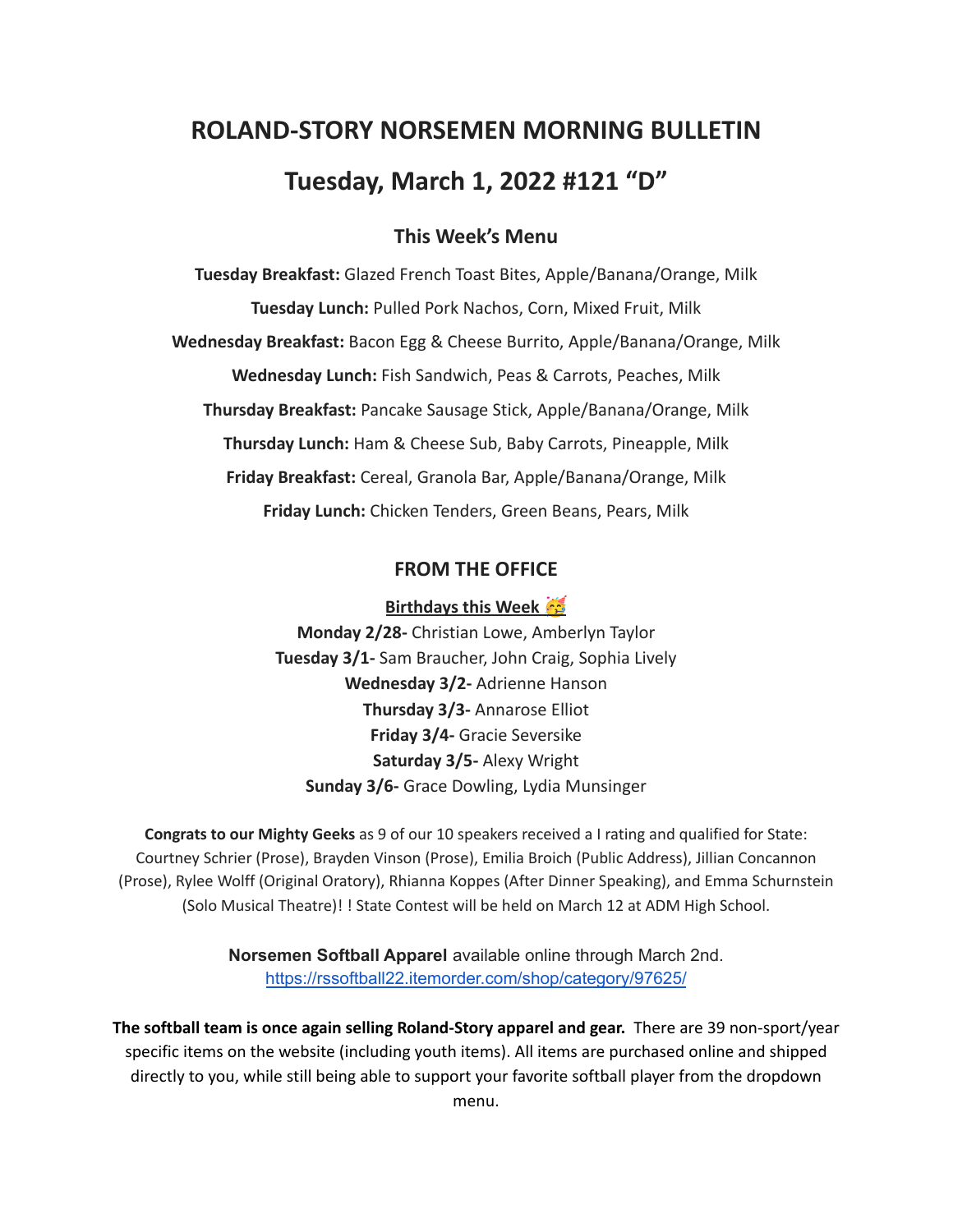We are raising funds for our overnight tournament trip, to pay officials for pre-season scrimmages, extra equipment needs that happen last minute, and to possibly get a new bunker drag for the diamond. Thanks in advance for your support and Go Norse!!!

<https://fancloth.shop/PVQQX>

Store closes 3.11.22



## **[COUNSELOR FOLDER](https://docs.google.com/document/d/1vmwczNPbDzXe9vFaG5LJMQ7NYDv-i4oQJHybqA65TUc/edit?usp=sharing) (9-12)-Click here**

#### **Story County Community Services**

To assist Story County citizens with accessing resources and services, allowing them the opportunity to improve their quality of life. <https://www.storycountyiowa.gov/94/Community-Services>

## **Scholarships**

Mary Greeley Foundation [Scholarships](https://docs.google.com/document/d/1cV2X1WgjAMIxvlQvS3xLxsQJRooZHcf7/edit?usp=sharing&ouid=117077516262516080506&rtpof=true&sd=true)- \$varies due 3/21. Central Iowa Board of Realtors [Scholarship-](https://docs.google.com/document/d/118FuzzOexkI7TbBkChW_nQX4xH_6ldWOWNBAYiJ0nF4/edit?usp=sharing) \$1,000 due 4/20 2022 Robert D. Blue [Scholarship-](https://www.rdblue.org/) \$? due 5/10 Acacia Leadership [Scholarship](https://acacia-iowastate.org/?page_id=137) - up to \$3,200 due 3/19. For any male, graduating high school who will

attend Iowa State University.

#### **Local Scholarships**

American Legion Lafayette Post 0059 Story City [Scholarship-](https://docs.google.com/document/d/1l-XzWNNfwZmA3zDkeW8VPeqqzYTnZ3IFLE4h0i05GGI/edit?usp=sharing) Make a copy, fill, print, sign and turn into Counselor's office. \$1,000. Due 3/30 @4:00 pm

Altrusa of Ames [Scholarship](https://docs.google.com/document/d/1pwO_l6ZBSDlI2aYi464Wp_1Ha8nwdfwR/edit?usp=sharing&ouid=117077516262516080506&rtpof=true&sd=true) Make a copy, fill, and email or mail \$500 due 4/15